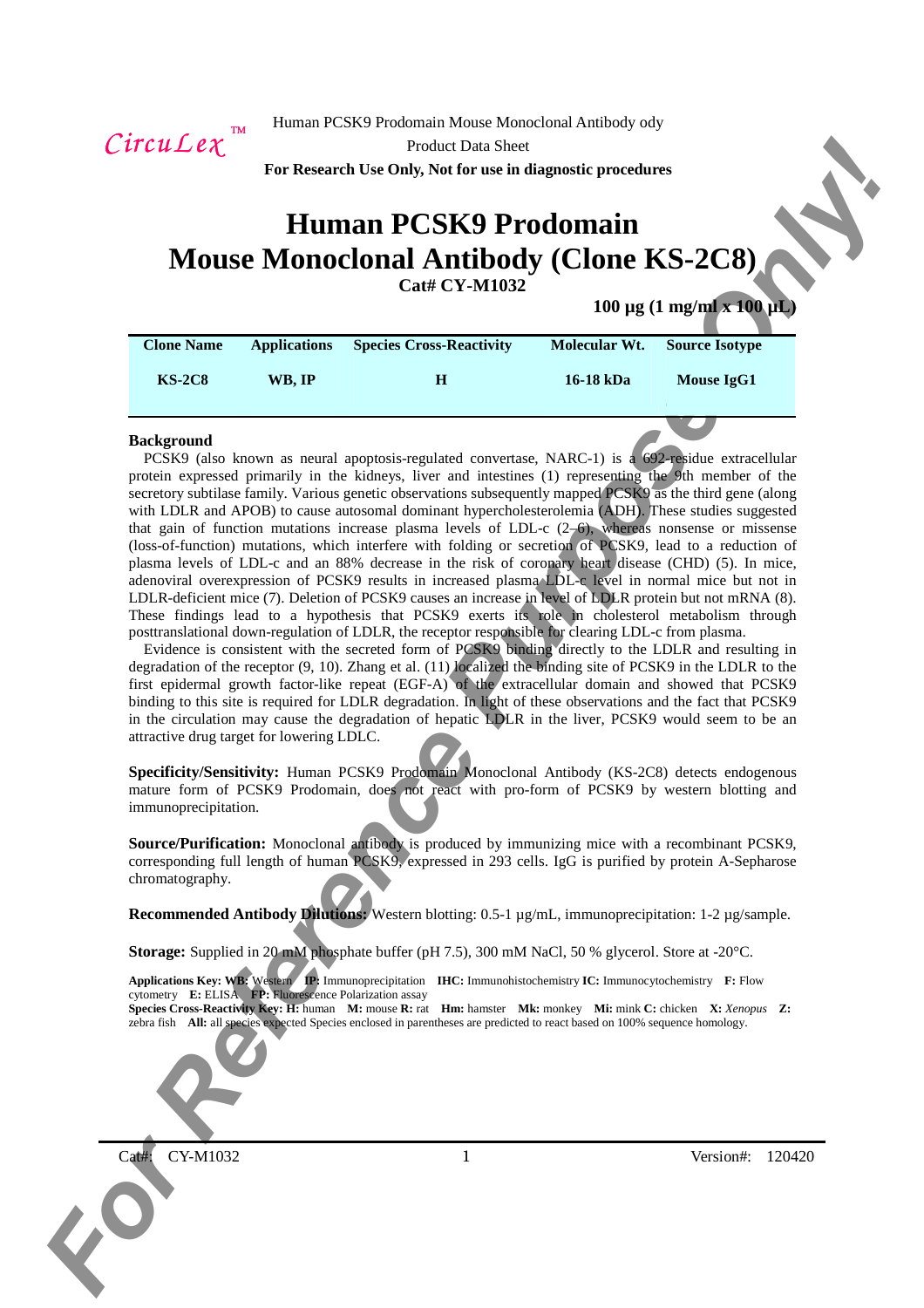$CircuLex$ <sup>™</sup>

## Product Data Sheet

## **For Research Use Only, Not for use in diagnostic procedures**

## **General References:**

- 1. Seidah NG, Benjannet S, Wickham L, Marcinkiewicz J, Jasmin SB, Stifani S, Basak A, Prat A, Chretien M (2003) *Proc Natl Acad Sci USA* **100:** 928-933.
- 2. Abifadel M, Varret M, Rabes JP, Allard D, Ouguerram K, Devillers M, Cruaud C, Benjannet S, Wickham L, Erlich D, et al. (2003) *Nat Genet* **34:** 154-156.
- 3. Leren TP (2004) *Clin Genet* **65:** 419-422.
- 4. Allard D, Amsellem S, Abifadel M, Trillard M, Devillers M, Luc G, Krempf M, Reznik Y, Girardet JP, Fredenrich A, et al. (2005) *Hum Mutat* **26:** 497.
- 5. Cohen JC, Boerwinkle E, Mosley TH, Jr, Hobbs HH (2006) *N Engl J Med* **354:** 1264-1272.
- 6. Berge KE, Ose L, Leren TP (2006) *Arterioscler Thromb Vasc Biol* **26:** 1094-1100.
- 7. Maxwell KN, Breslow JL (2004) *Proc Natl Acad Sci USA* **101:** 7100-7105.
- 8. Rashid S, Curtis DE, Garuti R, Anderson NN, Bashmakov Y, Ho YK, Hammer RE, Moon YA, Horton JD (2005) *Proc Natl Acad Sci USA* **102:** 5374-5379.
- 9. Lagace, T. A., Curtis, D. E., Garuti, R., McNutt, M. C., Park, S. W., Prather, H. B., Anderson, N. N., Ho, Y. K., Hammer, R. E., and Horton, J. D. (2006) *J. Clin. Investig*. **116:** 2995-3005
- 10. Cameron, J., Holla, O. L., Ranheim, T., Kulseth, M. A., Berge, K. E., and Leren, T. P. (2006) *Hum. Mol. Genet*. **15:** 1551-1558
- 11. Zhang, D. W., Lagace, T. A., Garuti, R., Zhao, Z., McDonald, M., Horton, J. D., Cohen, J. C., and Hobbs, H. H. (2007) *J. Biol. Chem*. **282:** 18602-18612

## **Fig. 1. Western blot analysis of Human PCSK9 Prodomain**

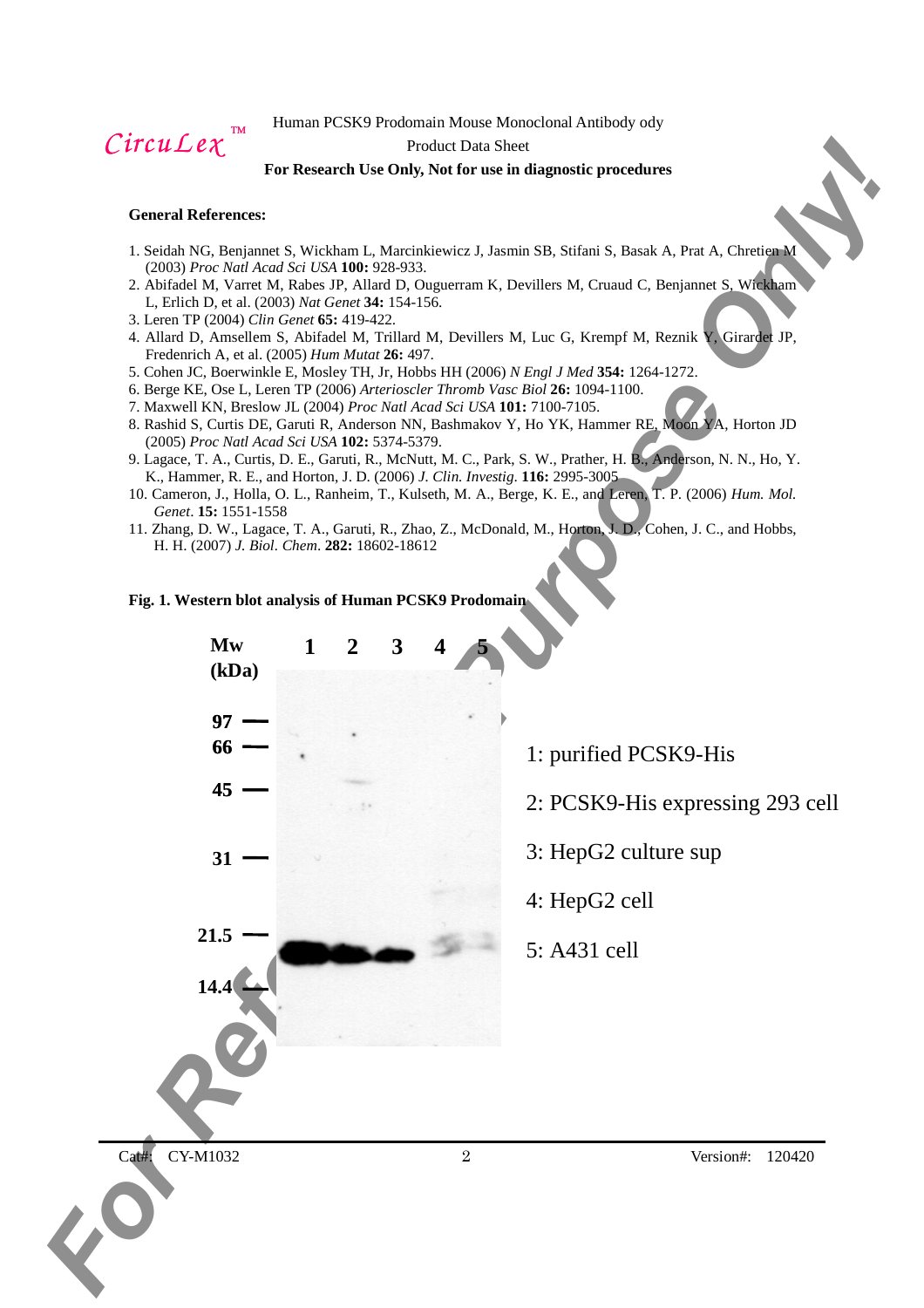*CircuLex* 

# Product Data Sheet **For Research Use Only, Not for use in diagnostic procedures**

# **Western Immunoblotting Protocol**

#### **Solutions and Reagents**

*Note: Prepare solutions with Milli-Q or equivalently purified water.* 

**Transfer Buffer:** 25 mM Tris base, 0.2 M glycine, 20% methanol (pH 8.5)

**SDS Sample Buffer (1X):** 62.5 mM Tris-HCl (pH 6.8 at 25°C), 2% w/v SDS, 10% glycerol, 50 mM DTT, 0.01% w/v bromophenol blue or phenol red

**Blocking Buffer:** 1X TBS, 0.1% Tween-20 with 5% w/v nonfat dry milk; for 150 mL, add 15 mL 10X TBS to 135 mL water, mix. Add 7.5 g nonfat dry milk and mix well. While stirring, add 0.15 mL Tween-20 (100%).

**10X TBS (Tris-buffered saline):** To prepare 1 liter of 10X TBS: 24.2 g Tris base, 80 g NaCl; adjust pH to 7.6 with HCl (use at 1X).

C. FITCH L. L. e. F. F. External the context interaction of the state of the state of the state of the state of the state of the state of the state of the state of the state of the state of the state of the state of the s **Primary Antibody Dilution Buffer:** 1X TBS, 0.1% Tween-20 with 5% blocking agent for 20 mL, add 2 mL 10X TBS to 18 ml water, mix. Add 1.0 g BSA and mix well. While stirring, add 20 µL Tween-20 (100%).

**Chemiluminescent HRP Detection:** secondary anti-rabbit antibody conjugated to horseradish peroxidase (HRP), ECL™ chemiluminescent reagent (Amersham Pharmacia) **Wash Buffer TBS/T:** 1X TBS, 0.1% Tween-20

**Blotting Membrane:** This protocol has been optimized for nitrocellulose membranes, which we recommend. PVDF membranes may also be used.

### **Protein Blotting**

A general protocol for sample preparation is described below.

- 1. Treat cells by adding fresh media containing regulator for desired time.
- 2. Aspirate media from cultures; wash cells with 1X PBS, aspirate.
- 3. Lyse cells by adding 1X SDS Sample Buffer (100 µL per well of 6-well plate or 500 µL per plate of 10 cm2 plate). Immediately scrape the cells off the plate and transfer the extract to a microcentrifuge tube. Keep on ice.
- 4. Sonicate for 10–15 seconds to shear DNA and reduce sample viscosity.
- 5. Heat a 20  $\mu$ L sample to 95–100 $\degree$ C for 5 minutes, cool on ice.
- 6. Microcentrifuge for 5 minutes.
- 7. Load 20 µL onto SDS-PAGE gel (10 cm x 10 cm).
- 8. Electrotransfer to nitrocellulose membrane.

# **Membrane Blocking and Antibody Incubations**

*Note: Volumes are for 10 cm x 10 cm (100 cm<sup>2</sup> ) of membrane; for different sized membranes, adjust volumes accordingly.* 

- 1. (Optional) After transfer, wash nitrocellulose membrane with 25 mL TBS for 5 minutes at room temperature.
- 2. Incubate membrane in 25 mL of Blocking Buffer for 1 hour at room temperature.
- 3. Wash 3 times for 5 minutes each with 15 ml of TBS/T.
- 4. Incubate membrane and primary antibody (at the appropriate dilution) in 10 mL Primary Antibody Dilution Buffer with gentle agitation overnight at 4°C.
- 5. Wash 3 times for 5 minutes each with 15 mL of TBS/T.
- 6. Incubate membrane with HRP-conjugated secondary antibody (1:3000 in 10 mL of Blocking Buffer with gentle agitation for 1 hour at room temperature.
- 7. Wash 3 times for 5 minutes each with 15 mL of TBS/T.

# **Detection of Proteins**

1. Incubate membrane with 4 mL ECL<sup>™</sup> with gentle agitation for 1 minute at room temperature.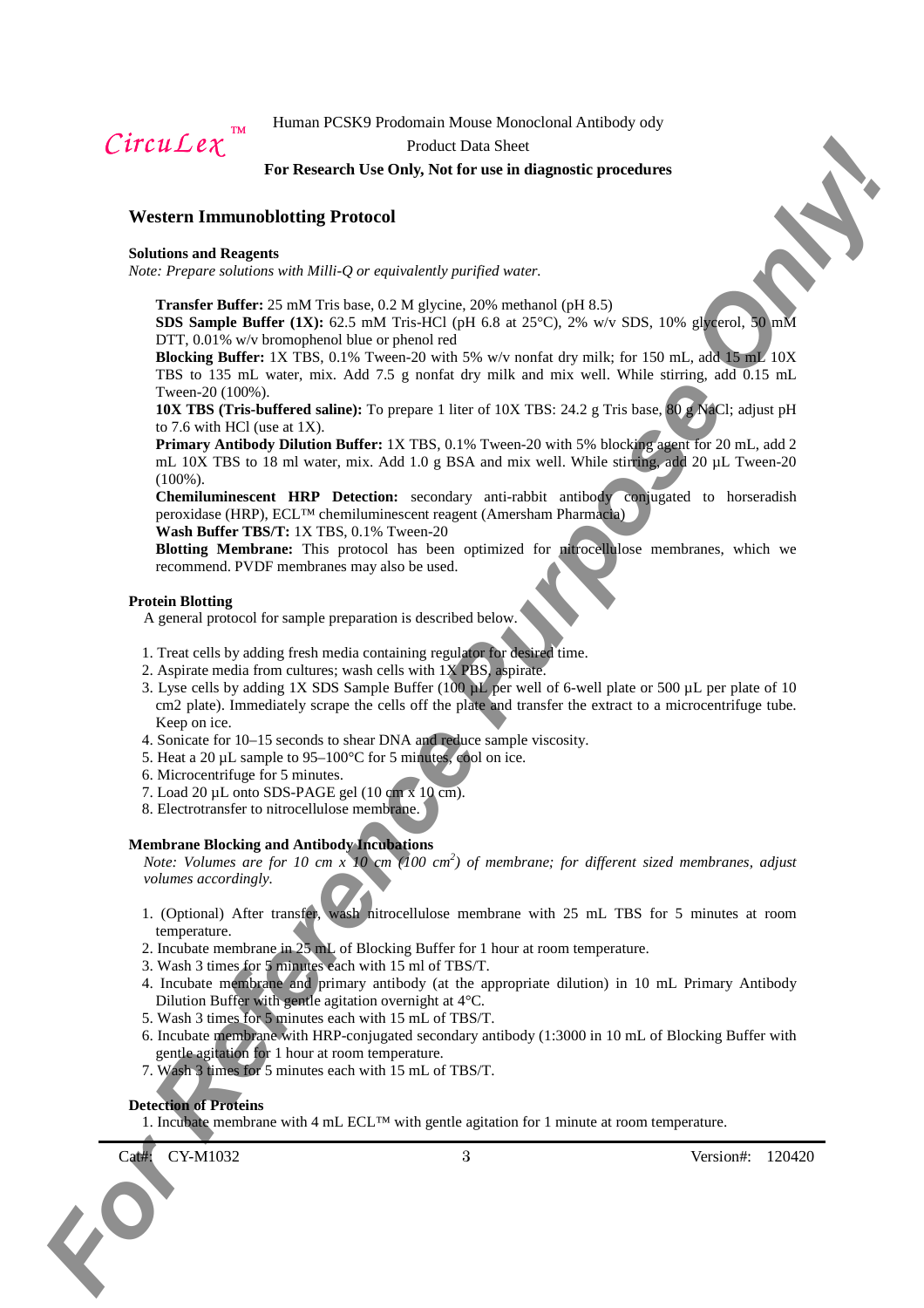$CircuLex$ <sup>TM</sup>

#### Product Data Sheet

## **For Research Use Only, Not for use in diagnostic procedures**

2. Drain membrane of excess developing solution, do not let dry, wrap in plastic wrap and expose to  $x$ film. An initial ten-second exposure should indicate the proper exposure time.

## **Immunoprecipitation Followed by Western Immunoblotting Protocol**

#### **Solutions and Reagents**

*Note: Prepare solutions with Milli-Q or equivalently purified water.* 

**Cell Lysis Buffer (1X):** 20 mM Tris (pH 7.5), 150 mM NaCl, 1 mM EDTA, 1 mM EGTA, 1% Triton X-100, 2.5 mM sodium pyrophosphate, 1 mM Glycerolphosphate, 1 mM Na3VO4, 1 µg/ml Leupeptin *Note: We recommend adding 1 mM PMSF before use.* 

*For Cale Lee C*<br>
For Research 1st chubs, Nat for such afforeseed procedures<br>
2. Equivalent of exception of the bookstate Schein (a) and the state of the state was also the state of the state of the state of the state of **Protein A Agarose Beads:** Add 5 ml of 1X PBS to 1.5 g of Protein A Agarose Beads. Shake 2 hours at 4°C; spin down. Wash pellet twice with PBS. Resuspend beads in 1 volume of PBS. (Can be stored for 2 weeks at 4°C)

**3X SDS Sample Buffer:** 187.5 mM Tris-HCl (pH 6.8 at 25°C), 6% w/v SDS, 30%, glycerol, 150 mM DTT, 0.03% w/v bromophenol blue.

**Transfer Buffer:**25 mM Tris base, 0.2 M glycine, 20% methanol (pH 8.5)

**Blocking Buffer:** 1X TBS, 0.1% Tween-20 with 5% w/v nonfat dry milk. For 150 ml, add 15 ml 10X TBS to 135 ml water, mix. Add 7.5 g nonfat dry milk and mix well. While stirring, add 0.15 ml Tween-20 (100%).

**10X TBS (Tris-buffered saline):** For 1 liter of 10X TBS, use 24.2 g Tris base and 80 g NaCl. Adjust pH to 7.6 with HCl (use at 1X).

**Primary Antibody Dilution Buffer:** 1X TBS, 0.05% Tween-20 with 5% nonfat dry milk. For 20 ml, add 2 ml 10X TBS to 18 ml water, mix. Add 1.0 g nonfat dry milk and mix well. While stirring, add 10 µl Tween-20 (100%).

**Wash Buffer TBS/T:** 1X TBS, 0.1% Tween-20

**Chemiluminescent HRP Detection:** secondary anti-rabbit antibody conjugated to horseradish peroxidase (HRP), ECL™ chemiluminescent reagent (Amersham Pharmacia)

# **Wash Buffer TBS/T:** 1X TBS, 0.1% Tween-20

**Blotting Membrane:** This protocol has been optimized for nitrocellulose membranes, which we recommend. PVDF membranes may also be used.

### **Preparing Cell Lysates**

- 1. Aspirate media. Treat cells by adding fresh media containing regulator for desired time.
- 2. To harvest cells under nondenaturing conditions, remove media and rinse cells once with ice-cold PBS.
- 3. Remove PBS and add 0.5 ml 1X ice-cold Cell Lysis Buffer plus 1 mM PMSF to each plate (10 cm2) and incubate the plate on ice for 5 minutes.
- 4. Scrape cells off the plate and transfer to microcentrifuge tubes. Keep on ice.
- 5. Sonicate 4 times for 5 seconds each on ice.
- 6. Microcentrifuge for 10 minutes at  $4^{\circ}$ C, and transfer the supernatant to a new tube. The supernatant is the cell lysate. If necessary, lysate can be stored at –80°C.

### **Immunoprecipitation**

- 1. Take 200 ul cell lysate and add primary antibody; incubate with gentle rocking overnight at  $4^{\circ}$ C.
- 2. Add Protein A Agarose Beads (20 µl of 50% bead slurry). Incubate with gentle rocking for 1–3 hours at  $4^{\circ}$ C.
- 3. Microcentrifuge for 30 seconds at 4°C. Wash pellet 2 times with 500 µl of 1X Cell Lysis Buffer. Keep on ice during washes.
- 4. Resuspend the pellet with 20 µl 3X SDS Sample Buffer. Votex, then microcentrifuge for 30 seconds.
- 5. Heat the sample to 95–100°C for 2–5 minutes.
- 6. Load the sample  $(15-30 \mu l)$  on SDS-PAGE gel  $(12-15\%)$ .
- 7. Analyze sample by Western blotting (see Western Immunoblotting Protocol).